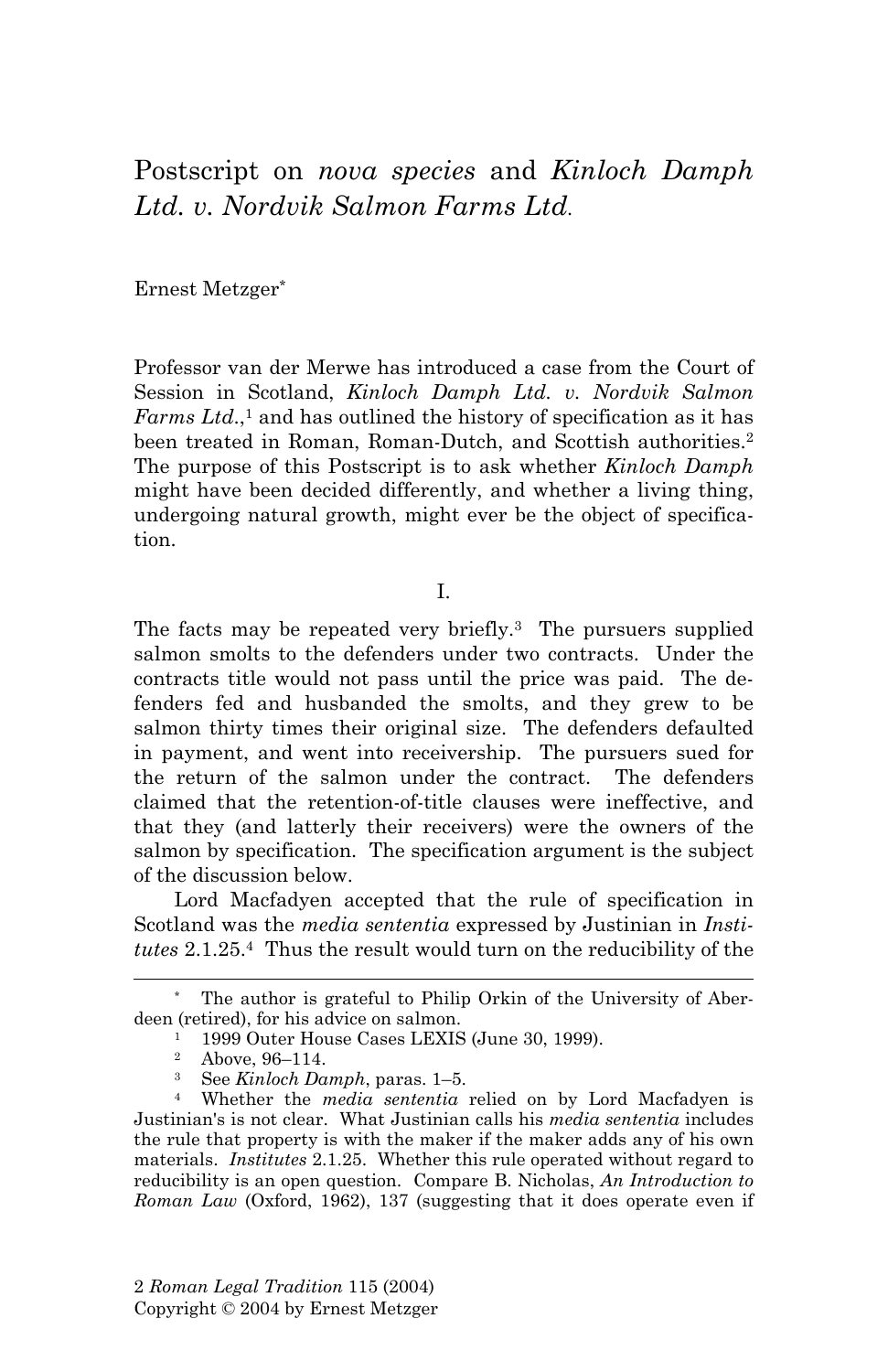final object.<sup>5</sup> The reducibility rule, if applied uncritically, would suggest that the maker of the salmon should be the owner, because the smolts no longer exist and salmon cannot be reduced to smolts. Lord Macfadyen saw correctly that the answer was not so straightforward. He decided against the maker on the ground that, however irreducible salmon might be, the doctrine of specification did not apply to this kind of property. He says:6

[I]n my opinion the proper scope of the doctrine is in relation to *inanimate* objects or substances created by human effort out of materials which are used up and cease to exist in the process of creation. There is nothing in the authorities to suggest that the doctrine is applicable to the *process of growth of living creatures*. . . . The examples in the writings on the subject contain no references to *specificatio* of *growing animals*. I consider that there is force in the submission [of the pursuers] that, having regard to the much greater importance of animals in daily life in former times (whether the times of the Roman writers or those of the Scottish institutional writers), the absence of such reference is a strong indication that the doctrine had no such application.

I suggest below that Lord Macfadyen was right to decide against the maker, but that he was not right to exclude natural growth from specification, rather that a better reason for rejecting specification in this case lies elsewhere.

the thing is reducible) with Buckland, *Text-Book of Roman Law*, 216 (suggesting that if reducibility were ignored the rule would be unreasonable). But since Lord Macfadyen does not include this rule, it is perhaps properly the *media sententia* of the Scottish institutional writers which forms the basis of the opinion. The point would be a purely academic one, except for the uncertainty introduced by this "maker's own materials" rule which, if accepted by Scots law, could weight matters much more in favor of the

maker. 5 Lord Macfadyen decided to address the question of specification without regard to the parties' contract: "I do not find it necessary to decide . . . whether the pursuers are right . . . that *specificatio* only operates in default of the question of ownership of the new thing having been addressed by the parties." *Kinloch Damph*, para. 47. Because specification questions do tend to arise where agreements have gone awry (see the discussion below), Roman law does give some importance to the presence of an agreement, and in particular to the person in whose interest something is made. See, e.g., *D*.41.1.25 (Call. 2 *inst*.). Obviously, many manufacturing contracts would be worthless if specification always trumped the contract. Lord Macfadyen's comments on specification may therefore be obiter to the decision. 6 *Kinloch Damph*, para. 47 (emphasis added).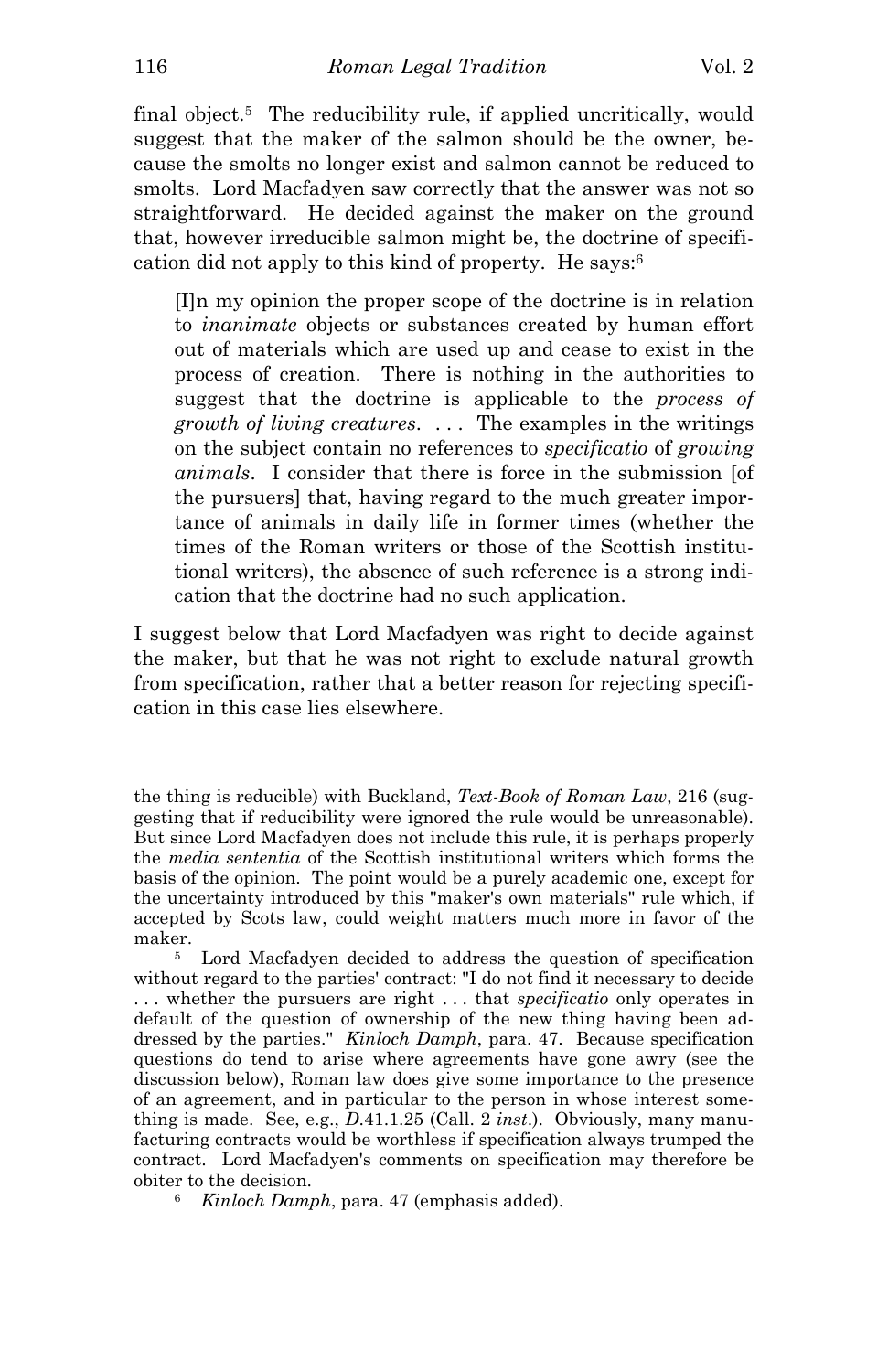The first question is whether Lord Macfadyen correctly interpreted the want of examples on natural growth. The principal list of examples from the classical law is in Gaius 2.79, and it may indeed be a "closed list," in the sense that the Romans would not have treated events outside the established types as specification.7 But the more important point is that the limited Roman examples were probably not dictated and determined by doctrine, but were derived from disputes which arose in certain commercial matters, and on the basis of which a doctrine developed afterwards. Mayer-Maly says:8

These types [listed in Gaius 2.79] ... cover the most important matters for agricultural and industrial labor, as a comparison with the related cases in *D*.19.2, on *locatio conductio*, show. *Accordingly, we are not dealing with examples of School learning, but with certain leading cases from which the legal institution of specification developed*.

Thomas adds:9

i

[T]he instances discussed are virtually all cases like the making of clothes, vases, rings, etc., out of given materials cases that is where, in the appropriate circumstances, there would be a *locatio operis faciendi*. In short, the cases discussed in connection with *specificatio* in juristic literature are fairly concrete cases that could really arise and not situations of the sort to delight purely academic discussion as abstract problems.

<sup>7</sup> J. A. C. Thomas, *Textbook of Roman Law* (Amsterdam, 1976), 175. 8 T. Mayer-Maly, "Spezifikation: Leitfälle, Begriffsbildung, Rechts-

institut," 73 *ZSS* (rom. Abt.) 120, 133 (1956): "Diese Typen decken . . . die wichstigsten Sparten landwirtschaftlicher und gewerblicher Arbeit, wie ein Vergleich mit den in D 19, 2 zur *locatio conductio* herangezogen Fälle zeigt. *Daher handelt es sich nicht um Beispiele einer Schulgelehrsamkeit, sondern um jene Leitfälle, aus denen das Rechtsinstitut der Spezifikation erwachsen ist*." Similarly: T. Mayer-Maly, *Locatio Conductio: Eine Untersuchung zum klassischen römischen Recht* (Vienna, 1956), 76. 9 J. A. C. Thomas, "Non solet locatio dominium mutare," in *Mé-*

*langes Philippe Meylan* (Lausanne, 1963), 1:351. Thomas goes on to argue that the School views on specification are such as to accommodate their respective views on *locatio conductio operis*. *Id*. at 354–55. *Cf*. A. Watson, *Roman and Comparative Law* (Athens, 1991), 47–48: "All these methods of acquisition, but especially [specification and accession], created difficult questions of title, but it is clear from the texts that the problems seldom came before the courts. The discussions illustrate the Roman delight in raising legal questions and establishing principle and detail."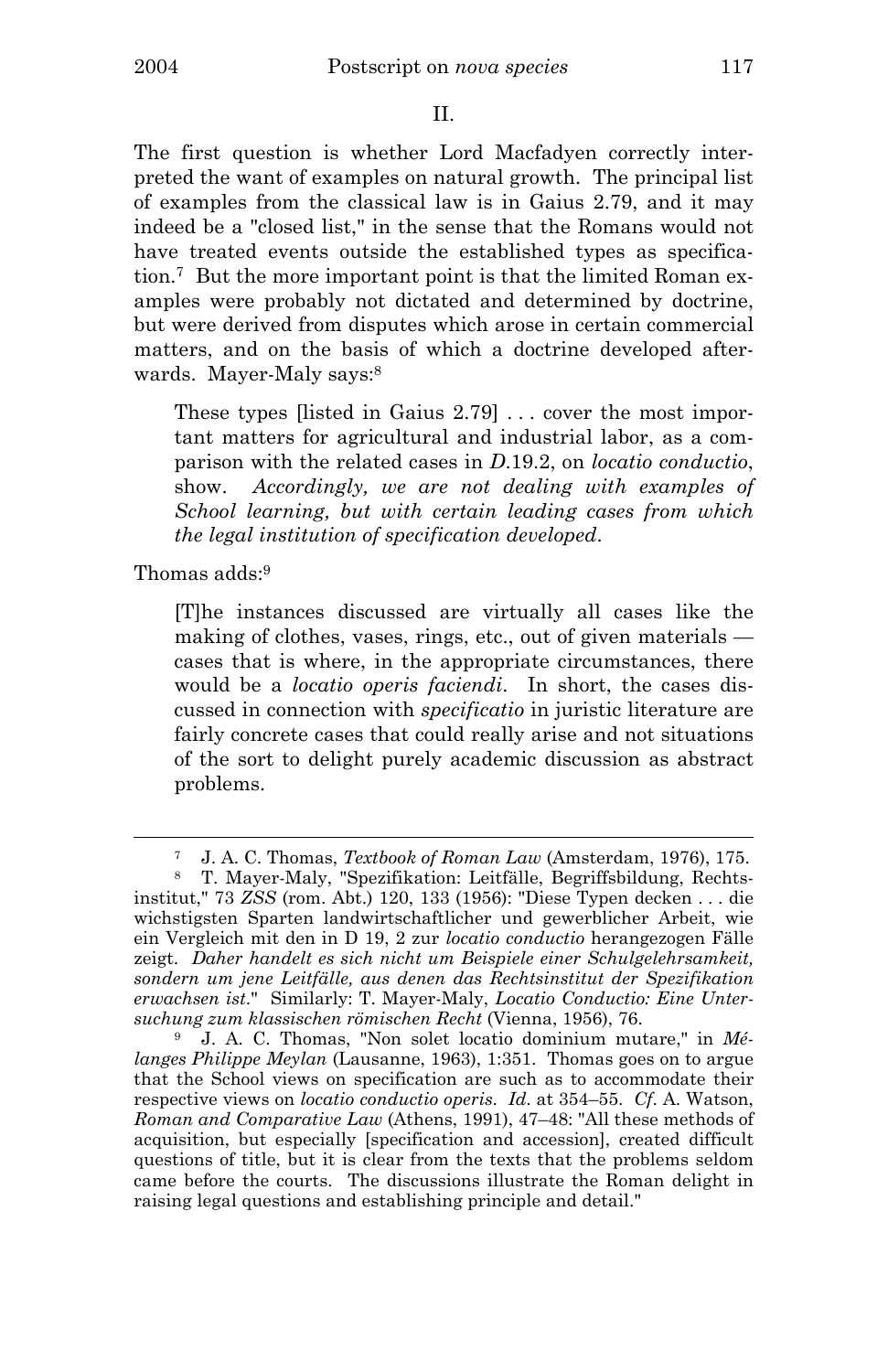Thus the types of specification we find in the juristic literature perhaps typically would have arisen where a *conductor* accepted a piece of work, but then performed the work *suo nomine*, 10 raising a question of ownership that would not have arisen if he had performed the work according to the parties' agreement.<sup>11</sup> Of course if the Romans had known of a process to transform one kind of living thing into another, that process might have become the subject of *locatio conductio* and specification, and provided the kind of juristic examples which Lord Macfadyen missed. But these disputes simply did not arise, or more accurately, when disputes did arise about the ownership of living and growing things, rules on the acquisition of fruits usually gave a satisfactory answer. The state of industry did not force the Romans to look for more exotic solutions, and they did not do so.

 The Roman doctrine on specification is therefore founded on certain limited industrial and agricultural processes. The doctrine might have been different if the jurists had had other processes to hand, but the absence of examples on natural growth is no basis for the conclusion that the jurists categorically excluded natural growth from specification.

 On the other hand, it is unlikely that Roman doctrine would have recognized a specification in the natural growth that took place in this case. Treating natural growth as the object of a manufacturing process introduces a novelty (and a paradox) into specification: in the regular course of natural growth, the final

D. Daube, "The Self-Understood in Legal History," 18 *Jur. Rev*. (n.s.) 126 [= *Collected Studies*, 2:1277], 128 (1973) (notes omitted).

<sup>10</sup> *D*.41.1.7.7 (Gaius 2 *rerum cott*.). In this context, it means "in his own interest." See Mayer-Maly (note 8), 130. Similarly: *D*.24.1.31.1 (Pomp. 14 *Sab*.); *D*.41.1.25 (Call. 2 *inst*.); *D*.41.1.27.1 (Pomp. 30 *Sab*.). The phrase is discussed extensively in B. C. Stoop, "*Non solet locatio dominium mutare*: Some Remarks on *specificatio* in Classical Roman Law," 66 *T. v. R.* 3, 8–17 (1998).<br><sup>11</sup> Daube points out that this aspect of specification was obvious and

rarely needed pointing out:

According to the Proculians, if I make a new thing *—* a chair, a vessel *—* with your raw material *—* your wood, your gold *—* I become owner. The non-application of this principle if I am a worker in your factory is so self-evident that Gaius [2.79] does not trouble about it. A slightly later work based on his [sc. *Institutes*], *Res Cottidianae* [*D*.41.1.7.7], does say that, to become owner, I must have made the thing *meo nomine*, on my behalf. The BGB, the German civil code [§ 950 BGB], follows in Gaius's footsteps. In the second commission a proposal to insert this requirement was rejected. It was declared *selbstverständlich*, manifest, that he who has the thing made is the true maker: *herstellen lassen* equals *herstellen*.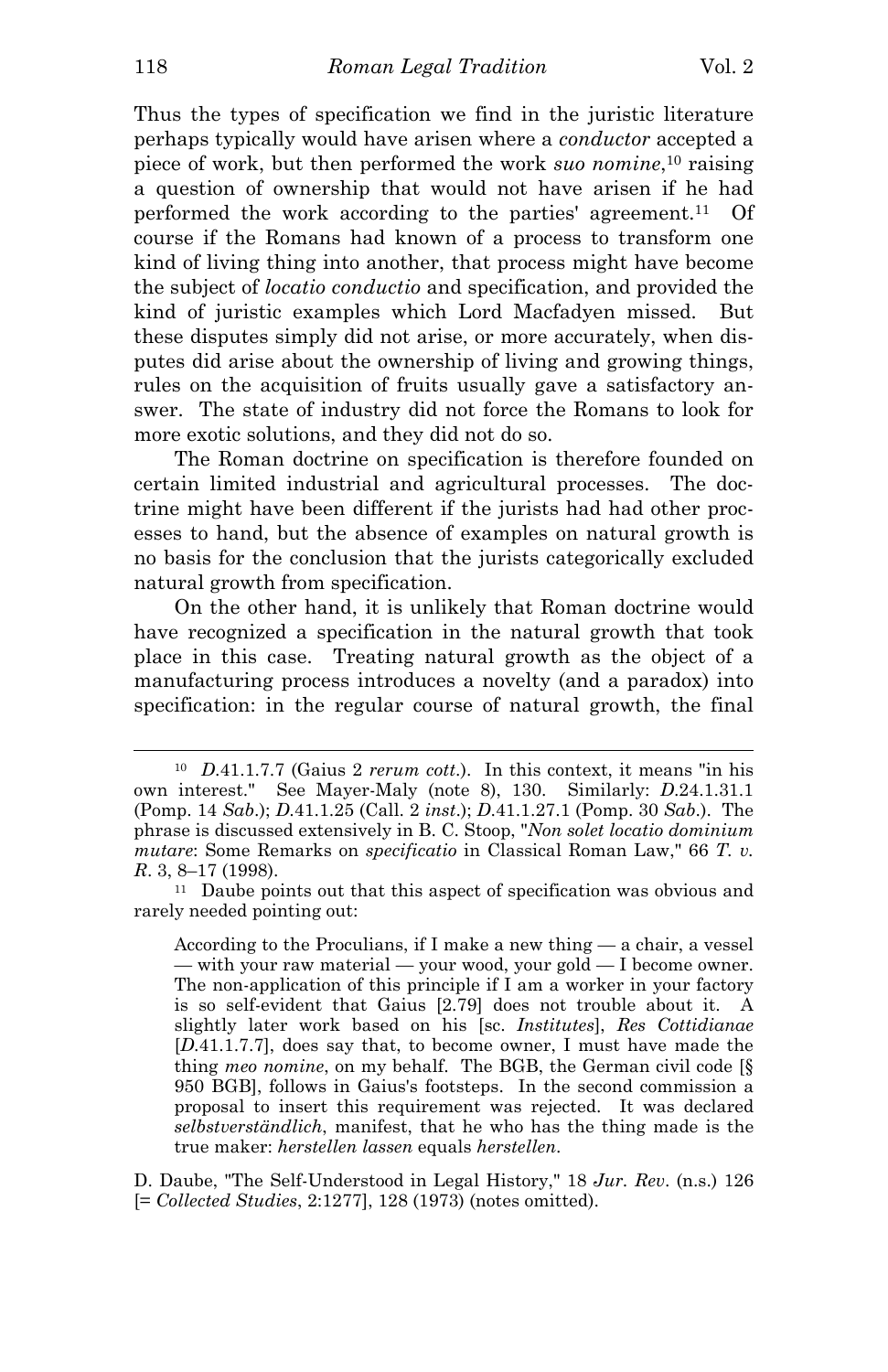product is always irreducible, but the original thing is not destroyed. Yet specification assumes the destruction of the original thing.12 Even the Sabinians, in giving ownership to the owner of the materials, did not assume that the original thing survived the actions of the maker: a different ownership arose in the new thing.13 Therefore what is significant in the case of smolts and salmon is not, strictly speaking, that the salmon are irreducible to smolts, but that the smolts were never destroyed and reconstituted in such a way that would have produced either the "discontinuous"14 ownership of the Sabinians, or the "new" ownership of the Proculians. Neither school would have recognized specification here. The test of reducibility unfortunately obscures the fact that it is the destruction of the original thing which creates the problem in the first place.

 Another way of putting it is that if an owner of (former) smolts had gone before the Roman Praetor and attempted to vindicate the salmon which grew from his smolts, the Praetor would have readily given him a trial without seeking the advice of either School. As Wieacker says, so long as something can be put before the Praetor in which he recognizes the former property of the plaintiff, the claim of ownership will be allowed to go forward for trial.15 What confuses the issue is Justinian's *media sententia*: in ordinary manufacturing processes, irreducibility is a guarantee that the original thing cannot be vindicated; in the case of natural growth it is not a guarantee.

## III.

In what sorts of cases, if any, should a court recognize a new thing, and a new ownership, in the product of natural growth? If one relies on the examples of industrial processes and follows the reducibility test strictly, the maker will always be the owner.

<sup>&</sup>lt;sup>12</sup> A point made by the pursuers: *Kinloch Damph*, para. 44.<br><sup>13</sup> Thomas (note 9), 351–52. "On this basis the Schools would thus agree that a new thing existed in place of the materials; it is the disposal of the new thing which is in dispute." *Id*. at 352. *Cf*. H. Hausmaninger and W. Selb, *Römisches Privatrecht*, 8th ed. (Vienna, 1997), 228: "Die Sache [den Sabinianern nach] bleibt trotz Verarbeitung im Grunde dieselbe, sie kann deshalb vom Stoffeigentümer vindiziert werden." 14 Thomas's word: Thomas (note 9), 352.

<sup>15</sup> F. Wieacker, "Spezifikation: Schulprobleme und Sachprobleme," in W. Kunkel and H. J. Wolff (edd.), *Festschrift für Ernst Rabel* (Tübingen, 1954), 2:288 ("Sofern dem Prätor nur etwas vorgewiesen werden konnte, in dem er die frühere Sache des Klägers wahrnahm, oder *—* bei Grundstücken und Sachinbegriffen *—* sobald eine *pars pro toto* vor Gericht gebracht war, traf das hanc rem suam meam esse aio der alten Spruchformel  $zu \ldots$ .").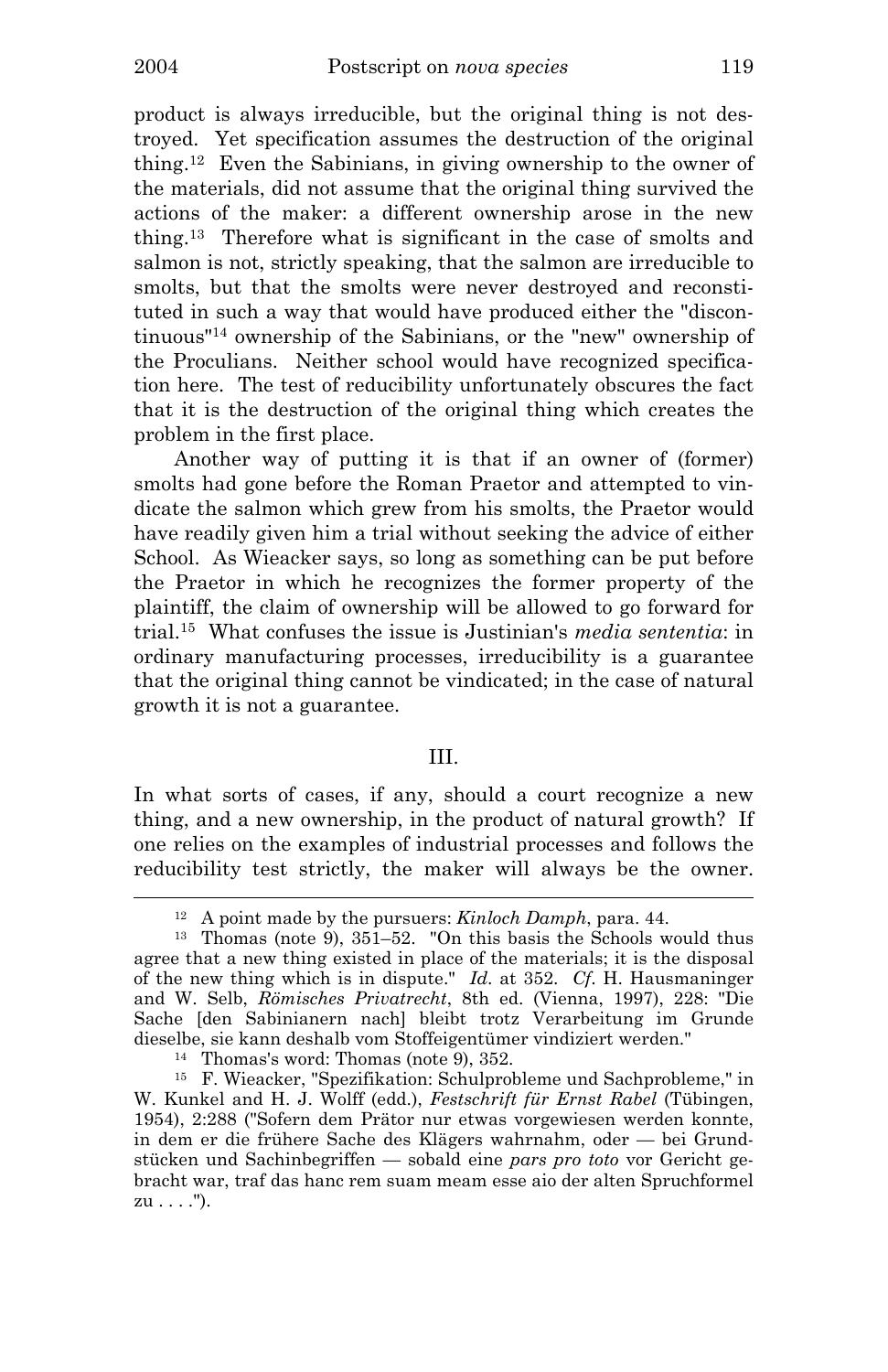This is obviously not satisfactory. However, the industrial accession theory, which appears to be followed in Scotland,16 gives some guidance. Industrial accession says that the labor expended in creating a new thing is so great that the original materials lose their identity in that labor. It is not clear how much labor is needed to make a difference; in this respect the theory is not helpful. But the theory rightly recognizes that identity-loss is the event that needs explaining. As just discussed, when the identity of a thing is lost by some process, vindication is an inadequate remedy, whence the need for the institution of specification. The industrial accession theory focuses on this identity-loss: where a process leads to identity-loss, there is accession to the maker's labor, and specification.

 Salmon are readily identifiable as the product of smolts because their development follows a familiar model. This will be the case in virtually all instances of natural growth, no matter how much effort a person may put into tending the thing, no matter how much of his own materials he introduces,<sup>17</sup> and no matter how new the final product seems to be. But if a person somehow averts the natural pattern of growth of a thing, so that its development no longer follows a familiar model, it may lose its identity.

 A possible case of "averted natural growth" was the subject of an opinion by the California Supreme Court, and was analyzed by David Johnston in light of specification.<sup>18</sup> The case concerned cells that were taken from Moore, a medical patient. Moore possessed white blood cells which overproduced a certain protein with therapeutic value; the overproduction made it more easy to identify the gene which produced the protein.<sup>19</sup> The court explained:20

Cells taken directly from the body (primary cells) are not very useful for these purposes. *Primary cells typically reproduce a few times and then die*. One can, however, sometimes continue to use cells for an extended period of time by developing them into a "cell line," a culture capable of reproducing indefinitely.

The University of California used Moore's cells to develop such a cell line, and obtained a patent. Moore then sued for conversion,

<sup>16</sup> Above, 110.

<sup>&</sup>lt;sup>17</sup> See, however, note 4 above.<br><sup>18</sup> See Moore v. Regents of the University of California, 51 Cal. 3d 120, 793 P.2d 479 (1990); D. Johnston, "The Renewal of the Old," 56 *Cambridge L.J.* 80 (1997).<br><sup>19</sup> 51 Cal. 3d at 127 n.2.

<sup>20</sup> *Id*. (emphasis added).